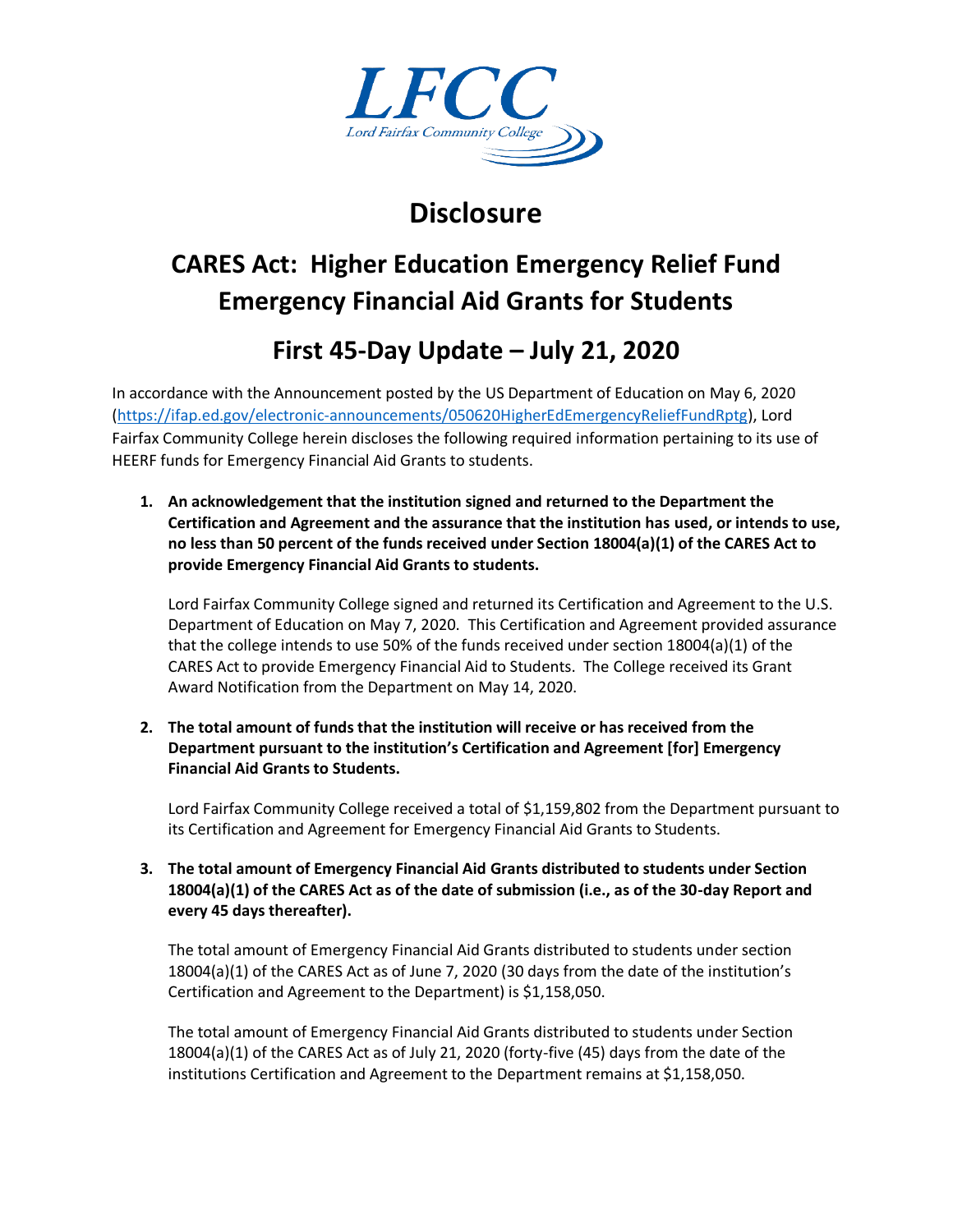**4. The estimated total number of students at the institution eligible to participate in programs under Section 484 in Title IV of the Higher Education Act of 1965 and thus eligible to receive Emergency Financial Aid Grants to students under Section 18004(a)(1) of the CARES Act.**

The estimated total number of students at Lord Fairfax Community College eligible to participate in programs under Section 484 in Title IV of the Higher Education Act of 1965 and thus eligible to receive Emergency Financial Aid Grants to students under Section 18004(a)(1) of the CARES Act remains unchanged at 1,010 students.

#### **5. The total number of students who have received an Emergency Financial Aid Grant to students under Section 18004(a)(1) of the CARES Act.**

The total number of students who have received an Emergency Financial Aid Grant to students under Section 18004(a)(1) of the CARES Act, as of June 7, 2020 is 1,007 students.

The total number of students who have received an Emergency Financial Aid Grant to students under Section 18004(a)(1) of the CARES Act, as of July 21, 2020 remains unchanged at 1,007 students.

#### **6. The method(s) used by the institution to determine which students receive Emergency Financial Aid Grants and how much they would receive under Section 18004(a)(1) of the CARES Act.**

Students must have met the following criteria established by the U.S. Department of Education and the Virginia Community College System:

- 1. Student meets all Title IV eligibility criteria and is enrolled in an eligible degree or certificate program as of Spring 2020.
- 2. Student was actively enrolled for the Spring 2020 semester as of March 13, 2020, the date of the National Emergency Declaration.
- 3. Student must be enrolled half-time or greater, which means enrolled in at least six financial-aid eligible credits that were not exclusively online
- 4. Student must be enrolled in an on-campus program and not taking all classes online.
- 5. Student's FAFSA information must be below institution specified EFC ceiling.

Based on the criteria above, Lord Fairfax Community College determined that there were 1,818 students at LFCC who met Criteria #1 – #4; however, 1,007 students met all 5 criteria and demonstrated the greatest financial need with an Expected Family Contribution (EFC) of less than \$12,000. Therefore, 1,007 students at LFCC received an emergency grant in the amount of \$1,150.

The LFCC Office of Financial Aid used the Free Application for Federal Student Aid (FAFSA) to determine student eligibility. Students who believe they may be eligible to file a FAFSA but have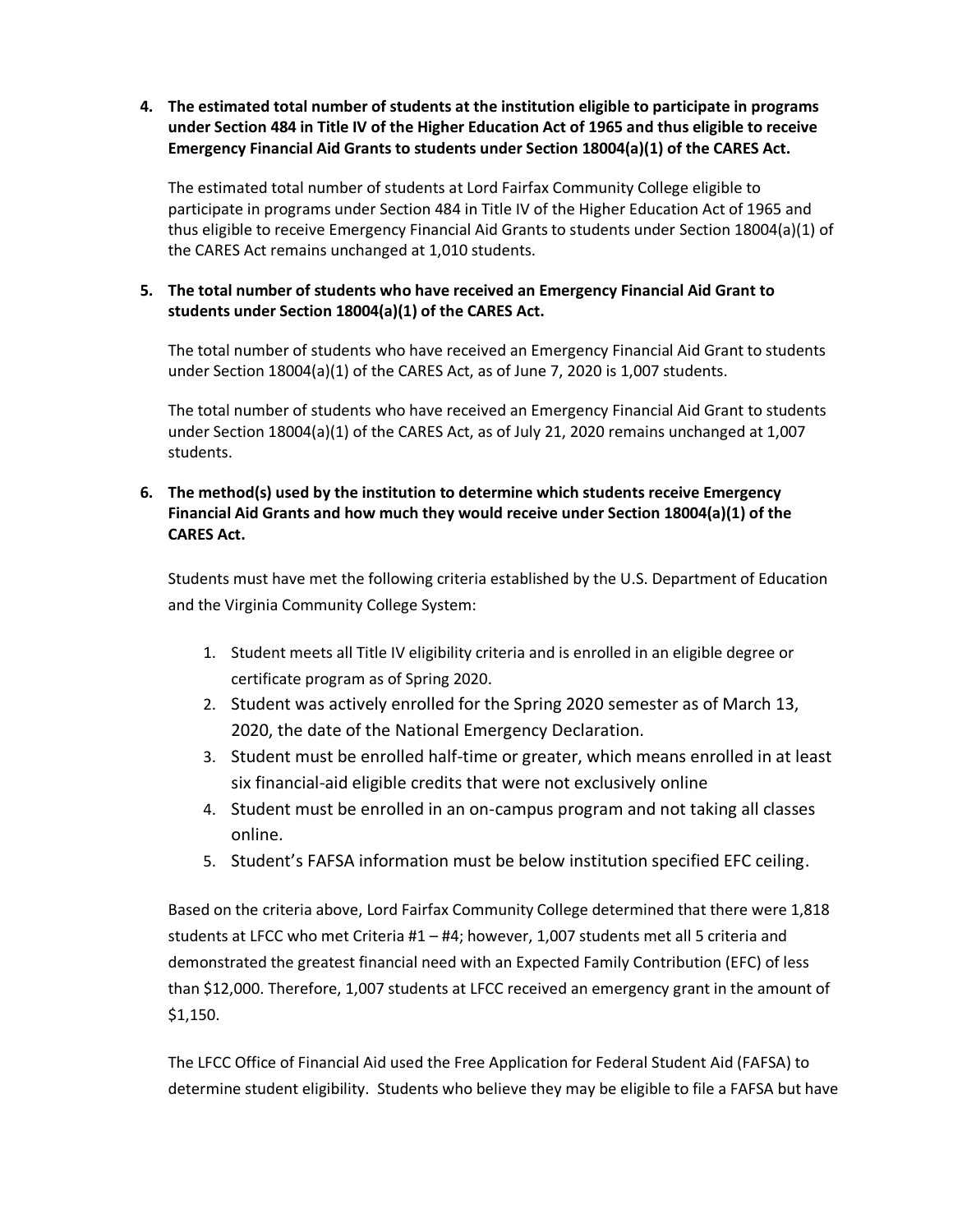not yet filed one for 2019-20, were directed to file your application at [www.studentaid.gov](https://lfcc.edu/financial-aid/cares-higher-education-emergency-relief-fund-heerf/www.studentaid.gov) via the Lord Fairfax Community College website.

#### **7. Any instructions, directions, or guidance provided by the institution to students concerning the Emergency Financial Aid Grants.**

Instructions, directions, and guidance concerning the Emergency Financial Aid Grants were provided to students by means of the LFCC Cares Act web page, a letter sent by email to all eligible students. Students that received the award received the following email transmission:

#### *Greetings:*

*We are notifying you of a pending grant in the amount of \$1,150, due to CARES Relief funds received by Lord Fairfax Community College (LFCC). The Coronavirus Aid, Relief and Economic Security (CARES) Act was passed by Congress and signed into law to provide economic relief from COVID-19. One section of the CARES Act established the Higher Education Emergency Relief fund and sent money to schools to use for emergency financial aid grants to students for expenses related to the disruption of campus operations due to the pandemic.*

*The LFCC applied for funding from the federal CARES Act and once we receive that funding from the U.S. Department of Education, we will be able to rapidly start distributing grants to the students based on their financial need. We anticipate the grants will be disbursed during the week of June 1st. If you need to update your refund preference, please do so immediately athttps://lfcc.afford.com/.*

*These funds are meant to help students pay expenses for technology, health care, childcare, course materials, rent, food, moving, or other expenses incurred this semester. If you have yet to experience financial stress due to COVID-19, these funds can help with unanticipated expenses or income loss that may occur throughout the semester and into future semesters.*

*Please Note: There are potential tax implications for receiving these funds; Each financial award you receive from the federal government and other sources will have separate and unique tax consequences for your federal tax return. Visit the<https://www.irs.gov/> for assistance.*

*For additional information, please go t[o www.lfcc.edu/CARESrelief.](http://www.lfcc.edu/CARESrelief)*

#### *Office of Financial Aid*

In other communications to students, they were informed that the CARES Act/HEERF Student Emergency Grant was aid in the form of direct payments to eligible students for expenses related to the disruption of campus operations due to Coronavirus, including eligible expenses under a student's cost of attendance, which may have included food, housing, course materials, technology, health care and child care.

Students were advised that each financial award they received from the federal government and other sources would have separate and unique tax consequences for their federal tax return. They were directed to visit<https://www.irs.gov/IRS> for assistance.